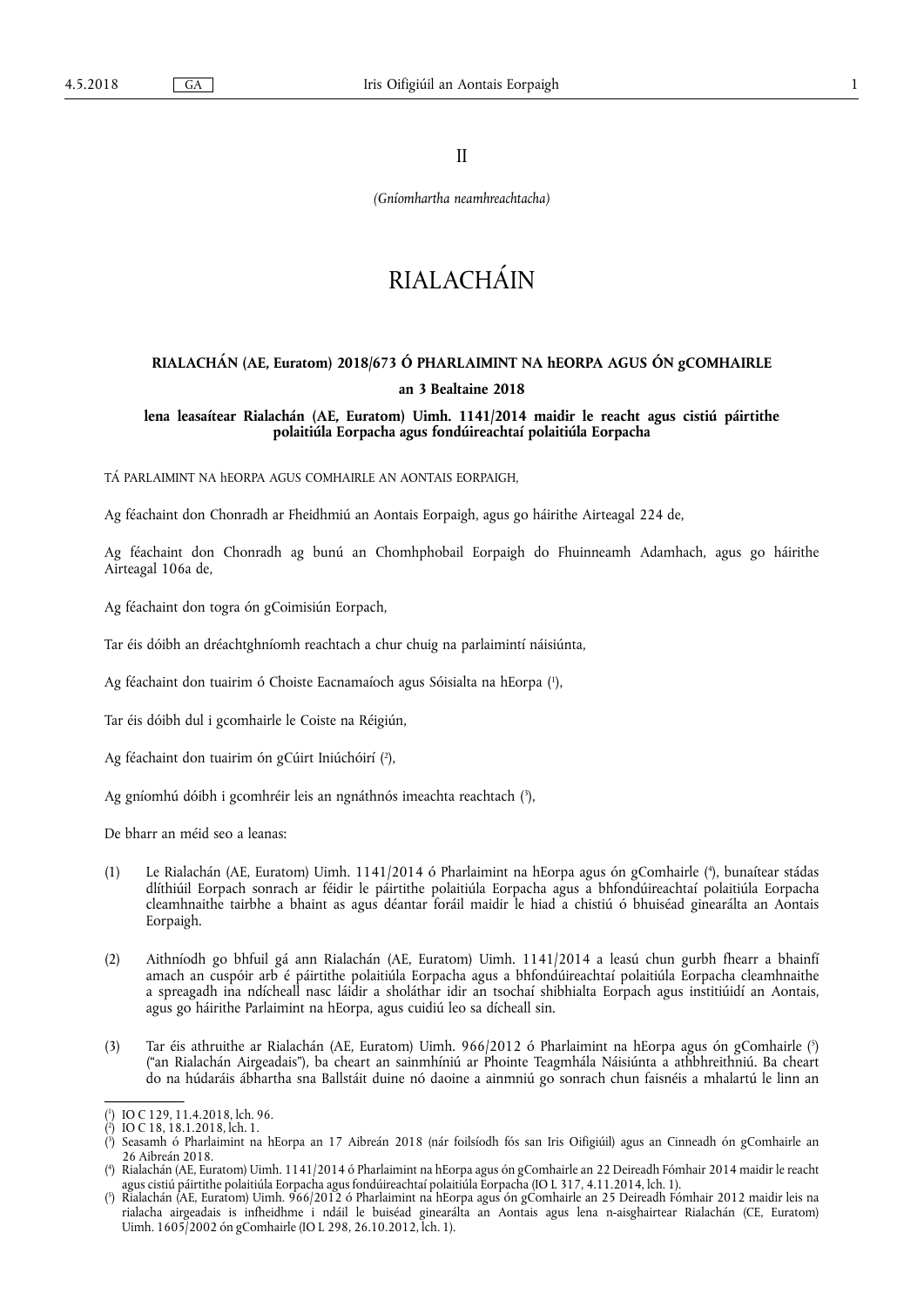Rialachán seo a chur i bhfeidhm. Chun na críche sin, d'fhéadfaidís rogha a dhéanamh idir na daoine nó na comhlachtaí sin atá ainmnithe cheana do shaincheisteanna a bhaineann leis an gCóras luathbhraite agus eisiaimh arna bhunú agus arna oibriú ag an gCoimisiún chun leasanna airgeadais an Aontais a chosaint.

- (4) Is gá fíorghné thrasnáisiúnta páirtithe Eorpacha agus a bhfondúireachtaí polaitiúla Eorpacha cleamhnaithe a áirithiú ar dhóigh níos fearr chun gur féidir leo stádas dlíthiúil Eorpach sonrach a fháil trí chlárú. Thairis sin, chun an nasc a láidriú idir an pholaitíocht ar an leibhéal náisiúnta agus ar leibhéal an Aontais agus chun an páirtí náisiúnta céanna a chosc níos mó ná páirtí polaitiúil Eorpach amháin a chruthú a bhfuil claonadh polaitiúil comhchosúil nó an claonadh polaitiúil céanna iontu, níor cheart baill den pháirtí polaitiúil náisiúnta céanna a chur san áireamh maidir le comhaontais pholaitiúla éagsúla, chun críche na gceanglas íosta ionadaíochta le go gclárófaí na comhaontais sin mar pháirtí Eorpach. Dá bhrí sin, níor cheart ach páirtithe polaitiúla, agus ní daoine aonair a thuilleadh, a chur san áireamh chun críche na gceanglas íosta ionadaíochta sin.
- (5) Ba cheart é a chur ar chumas páirtithe Eorpacha agus a bhfondúireachtaí polaitiúla Eorpacha cleamhnaithe sciar níos mó de na leithreasaí atá luaite le cistiú na bpáirtithe agus na bhfondúireachtaí sin i mbuiséad ginearálta an Aontais Eorpaigh a úsáid. Dá bhrí sin, ba cheart an sciar uasta de na ranníocaíochtaí airgeadais nó na deontais ó bhuiséad ginearálta an Aontais Eorpaigh sa chaiteachas in-aisíoctha bliantúil arna léiriú i mbuiséad páirtí pholaitiúil Eorpaigh agus sna costais incháilitheacha arna dtabhú ag fondúireacht pholaitiúil Eorpach a mhéadú.
- (6) Ar chúiseanna trédhearcachta, agus chun grinnscrúdú agus cuntasacht dhaonlathach na bpáirtithe polaitiúla Eorpacha agus an nasc idir an tsochaí shibhialta Eorpach agus institiúidí an Aontais, agus go háirithe Parlaimint na hEorpa, a neartú, ba cheart an rochtain ar chistiú ó bhuiséad ginearálta an Aontais Eorpaigh a thabhairt a bheith coinníollach ar na ballpháirtithe de chuid AE clár polaitiúil agus lógó an pháirtí pholaitiúil Eorpaigh lena mbaineann a fhoilsiú, ar bhealach atá infheicthe go soiléir agus áisiúil don úsáideoir. Ba cheart cuimsiú faisnéise faoin gcothromaíocht inscne maidir le gach ballpháirtí den pháirtí polaitiúil Eorpach a spreagadh.
- (7) Chun go ndéanfar acmhainní a leithdháileadh ar dhóigh níos comhréirí ó bhuiséad ginearálta an Aontais Eorpaigh, ar leithdháileadh é a léireoidh fíorthacaíocht thoghchánach páirtí pholaitiúil Eorpaigh go hoibiachtúil, ba cheart cistiú páirtithe polaitiúla Eorpacha agus, ag teacht as sin, cistiú a bhfondúireachtaí polaitiúla Eorpacha cleamhnaithe faoi seach, a nascadh ar bhealach níos dlúithe le leibhéal inléirithe tacaíochta toghchánaí. Ba cheart, dá bhrí sin, na rialacha maidir le dáileadh cistiúcháin a oiriúnú chun aird níos mó a thabhairt ar an sciar de chomhaltaí tofa atá ag gach páirtí polaitiúil Eorpach i bParlaimint na hEorpa.
- (8) Más rud é, i ngeall ar athrú tosca, nach gcomhlíonann páirtí polaitiúil Eorpach nó fondúireacht pholaitiúil Eorpach ceann amháin nó níos mó de na coinníollacha le haghaidh clárú a thuilleadh, ba cheart é nó í a bhaint den Chlár.
- (9) Ar mhaithe le deimhneacht dhlíthiúil agus trédhearcacht ba cheart a fhoráil go sainráite gur féidir páirtí polaitiúil Eorpach nó fondúireacht pholaitiúil Eorpach a bhaint den Chlár laistigh de thréimhse réasúnta i gcás inar thug an páirtí nó an fhondúireacht fianaise bhréagach nó neamhiomlán ar dá bonn a rinneadh cinneadh an páirtí nó an fhondúireacht sin a chlárú.
- (10) Ba cheart an chosaint a thugtar do leasanna airgeadais an Aontais a neartú trína fhoráil go ndéanfaí, i gcás sáraithe, aisghabháil éifeachtach an chistiúcháin ó bhuiséad ginearálta an Aontais Eorpaigh a áirithiú trí shuimeanna arna n-íoc go míchuí a aisghabháil ó dhaoine nádúrtha atá freagrach as an sárú i dtrácht, ag cur san áireamh, i gcás inarb iomchuí, imthosca eisceachtúla maidir leis na daoine nádúrtha sin.
- (11) Chun meastóireacht a dhéanamh ar impleachtaí Rialachán (AE, Euratom) Uimh. 1141/2014 arna leasú leis an Rialachán seo ar bhonn fianaise shubstainteach ar chur i bhfeidhm praiticiúil an Rialacháin sin, ba cheart dáta an athbhreithnithe chuimsithigh atá beartaithe a chur siar. Ba cheart go dtabharfaí aird ar leith san athbhreithniú cuimsitheach sin ar impleachtaí Rialachán (AE, Euratom) Uimh. 1141/2014, arna leasú leis an Rialachán seo, do sheasamh páirtithe polaitiúla Eorpacha beaga agus a bhfondúireachtaí polaitiúla Eorpacha cleamhnaithe.
- (12) I dtaca leis na ceanglais nua maidir le foilsiú chlár polaitiúil agus lógó na bpáirtithe polaitiúla Eorpacha, ba cheart feidhm, a mhéid is féidir, a bheith ag na ceanglais sin cheana féin maidir leis na hiarratais ar chistiú do 2019, an bhliain ina mbeidh na chéad toghcháin eile do Pharlaimint na hEorpa ar siúl. Ba cheart, dá bhrí sin, foráil a dhéanamh leis an Rialachán seo maidir le socruithe idirthréimhseacha.
- (13) Chun a áirithiú go mbeidh feidhm ag na leasuithe ar Rialachán (AE, Euratom) Uimh. 1141/2014 a thugtar isteach leis an Rialachán seo go tráthúil, ba cheart an Rialachán seo teacht i bhfeidhm ar dháta a fhoilsithe in *Iris Oifigiúil an Aontais Eorpaigh*.
- (14) Ba cheart, dá bhrí sin, Rialachán (AE, Euratom) Uimh. 1141/2014 a leasú dá réir,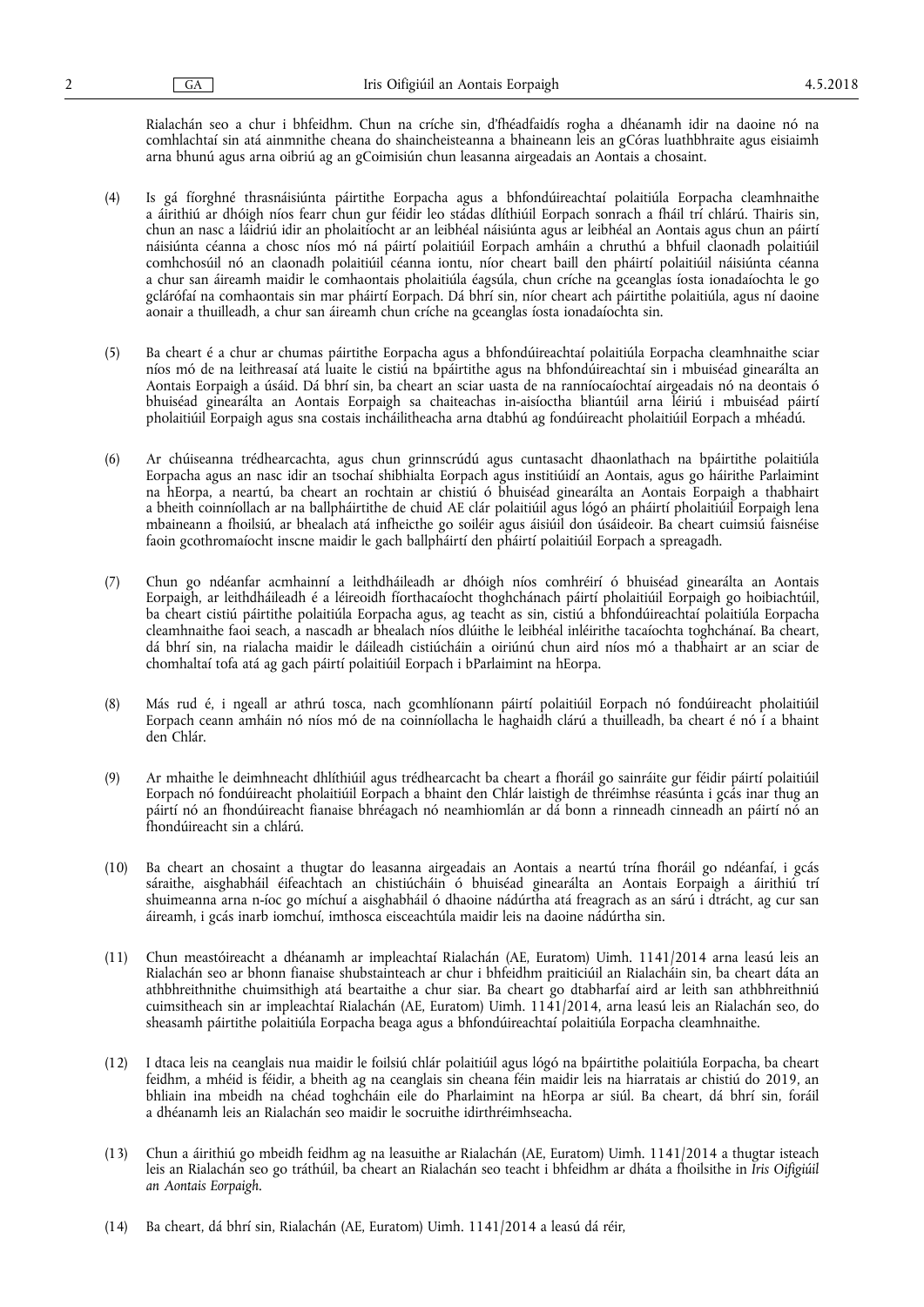TAR ÉIS AN RIALACHÁN SEO A GHLACADH:

#### *Airteagal 1*

Leasaítear Rialachán (AE, Euratom) Uimh. 1141/2014 mar a leanas:

- (1) cuirtear an méid seo a leanas in ionad Aithris 12:
	- "(12) Maidir leis na páirtithe polaitiúla Eorpacha agus a bhfondúireachtaí polaitiúla Eorpacha cleamhnaithe ar mian leo aitheantas a fháil mar pháirtí nó fondúireacht den sórt sin ar leibhéal an Aontais trí bhíthin stádas dlíthiúil Eorpach bheith acu agus ar mian leo cistiú poiblí a fháil ó bhuiséad ginearálta an Aontais Eorpaigh, ba cheart dóibh prionsabail áirithe a urramú agus coinníollacha áirithe a chomhlíonadh. Go háirithe, ní mór do pháirtithe polaitiúla Eorpacha agus a bhfondúireachtaí polaitiúla Eorpacha cleamhnaithe na luachanna ar a bhfuil an tAontas Eorpach fothaithe a urramú, go háirithe ina gclár agus ina ngníomhaíochtaí, mar a chuirtear in iúl in Airteagal 2 CAE, eadhon, meas ar dhínit an duine, ar an tsaoirse, ar an daonlathas, ar an gcomhionannas, ar an smacht reachta agus ar chearta an duine, lena n-áirítear na cearta atá ag daoine de ghrúpaí mionlaigh iad.";
- (2) cuirtear isteach an aithris seo a leanas:
	- "(30a) I gcomhréir leis na forálacha agus na nósanna imeachta a leagtar síos i Rialachán (AE) 2017/1939 (\*) ón gComhairle, tá sé de chúram ar Oifig an Ionchúisitheora Phoiblí Eorpaigh (OIPE) imscrúdú a dhéanamh ar chionta coiriúla líomhnaithe i gcomhthéacs chistiú na bpáirtithe polaitiúla Eorpacha agus na bhfondúireachtaí polaitiúla Eorpacha a dhéanann difear do leasanna airgeadais an Aontais, de réir bhrí Threoir (AE) 2017/1371 ó Pharlaimint na hEorpa agus ón gComhairle (\*\*). Tá feidhm ag an oibleagáid faoi Airteagal 24 de Rialachán (AE) 2017/1939 maidir leis an Údarás.
	- (\*) Rialachán (AE) 2017/1939 ón gComhairle an 12 Deireadh Fómhair 2017 lena gcuirtear chun feidhme comhar feabhsaithe maidir le bunú Oifig an Ionchúisitheora Phoiblí Eorpaigh ('OIPE') (IO L 283, 31.10.2017, lch. 1).
	- (\*\*) Treoir (AE) 2017/1371 ó Pharlaimint na hEorpa agus ón gComhairle an 5 Iúil 2017 maidir leis an gcomhrac in aghaidh na calaoise ar leasanna airgeadais an Aontais trí bhíthin an dlí choiriúil (IO L 198, 28.7.2017, lch. 29).";
- (3) in Airteagal 2, cuirtear an méid seo a leanas in ionad phointe (10):
	- "(10) ciallaíonn 'Pointe Teagmhála Náisiúnta' aon duine nó daoine atá ainmnithe go sonrach ag na húdaráis ábhartha sna Ballstáit chun faisnéis a mhalartú maidir le cur i bhfeidhm an Rialacháin seo;";
- (4) leasaítear Airteagal 3(1) mar a leanas:
	- (a) i bpointe (b), cuirtear an méid seo a leanas in ionad na chéad fhomhíre:

"ní mór dá bhallpháirtithe a bheith ionadaithe, in aon cheathrú de na Ballstáit ar a laghad, ag comhaltaí de Pharlaimint na hEorpa, de pharlaimintí náisiúnta, de pharlaimintí réigiúnacha nó de thionóil réigiúnacha, nó";

(b) cuirtear an pointe seo a leanas isteach:

"(ba) ní comhaltaí de pháirtí polaitiúil Eorpach eile iad a bhallpháirtithe,";

(5) cuirtear an méid seo a leanas in ionad na chéad fhomhíre d'Airteagal 10(3):

"Féadfaidh Parlaimint na hEorpa, ag gníomhú di uaithi féin nó ar iarraidh réasúnaithe ó ghrúpa saoránach, arna tíolacadh i gcomhréir le forálacha ábhartha a Rialacha Nós Imeachta, nó an Chomhairle nó an Coimisiún, iarraidh ar fhíorú an bhfuil páirtí polaitiúil Eorpach ar leith nó fondúireacht pholaitiúil Eorpach ar leith ag comhlíonadh na gcoinníollacha a leagtar síos i bpointe (c) d'Airteagal 3(1) agus i bpointe (c) d'Airteagal 3(2) a thaisceadh leis an Údarás. I gcásanna den sórt sin agus sna cásanna dá dtagraítear i bpointe (a) d'Airteagal 16(3), iarrfaidh an tÚdarás ar choiste na ndaoine neamhspleácha oirirce arna bhunú le hAirteagal 11 tuairim a thabhairt uaidh ar an ábhar. Tabharfaidh an Coiste a thuairim uaidh laistigh de 2 mhí.";

(6) cuirtear an méid seo a leanas in ionad Airteagal 17(4):

Ní bheidh ranníocaíochtaí airgeadais ná deontais ó bhuiséad ginearálta an Aontais Eorpaigh níos mó ná 90 % den chaiteachas inaisíoctha bliantúil arna léiriú i mbuiséad páirtí pholaitiúil Eorpaigh agus 95 % de na costais incháilitheacha arna dtabhú ag fondúireacht pholaitiúil Eorpach. Féadfaidh páirtithe polaitiúla Eorpacha aon chuid de ranníocaíocht an Aontais a dámhadh ach nár úsáideadh a úsáid chun caiteachas in-aisíoctha laistigh den bhliain airgeadais tar éis a dhámhachtana a chumhdach. Déanfar suimeanna nár úsáideadh tar éis na bliana airgeadais sin a aisghabháil i gcomhréir leis an Rialachán Airgeadais.";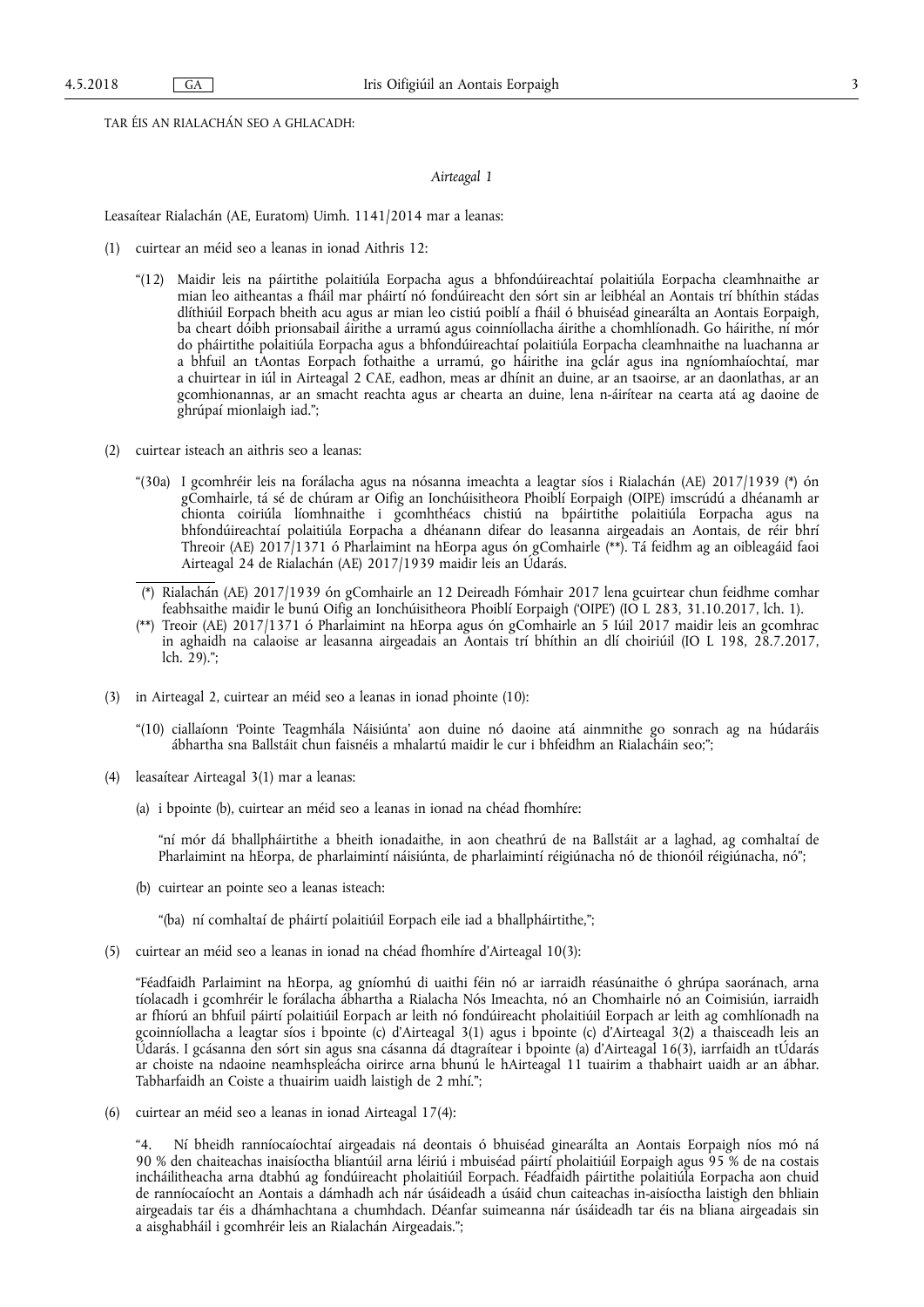(7) in Airteagal 18, cuirtear an mhír seo a leanas isteach:

"2a. Déanfaidh páirtí polaitiúil Eorpach a áireamh ina iarratas fianaise lena léirítear go ndearna a bhallpháirtithe de chuid AE, de ghnáth, clár polaitiúil agus lógó an pháirtí pholaitiúil Eorpaigh a fhoilsiú ar a shuíomhanna gréasáin, ar bhealach atá infheicthe go soiléir agus áisiúil don úsáideoir, i rith na tréimhse 12 mhí roimh an dáta deiridh le haghaidh iarratais a chur isteach.";

(8) cuirtear an méid seo a leanas in ionad Airteagal 19(1):

Déanfar na leithreasaí faoi seach atá ar fáil do na páirtithe polaitiúla Eorpacha sin agus do na fondúireachtaí polaitiúla Eorpacha sin ar ar dámhadh ranníocaíochtaí nó deontais i gcomhréir le hAirteagal 18 a dháileadh go bliantúil ar bhonn na heochrach dáilte seo a leanas:

- dáilfear 10 % i measc na bpáirtithe polaitiúla Eorpacha is tairbhithe ina scaireanna comhionanna,
- dáilfear 90 % i measc na bpáirtithe polaitiúla Eorpacha is tairbhithe i gcomhréir lena sciar de chomhaltaí tofa de Pharlaimint na hEorpa.

Úsáidfear an eochair dháilte chéanna chun cistiú a dhámhachtain ar fhondúireachtaí polaitiúla Eorpacha, ar bhonn a gcleamhnachta le páirtí polaitiúil Eorpach.";

- (9) leasaítear Airteagal 27(1) mar a leanas:
	- (a) cuirtear an méid seo a leanas in ionad phointe (b):
		- "(b) nuair a shuitear, i gcomhréir leis na nósanna imeachta a leagtar amach in Airteagal 10(2) go (5), nach gcomhlíonann sé a thuilleadh ceann amháin nó níos mó de na coinníollacha a leagtar amach in Airteagal 3(1) nó (2);";
	- (b) cuirtear isteach an pointe seo a leanas:
		- "(ba) i gcás ina bhfuil cinneadh an páirtí nó an fhondúireacht lena mbaineann a chlárú bunaithe ar fhaisnéis mhícheart nó mhíthreorach as a bhfuil an t-iarratasóir freagrach, nó i gcás gur le calaois a fuarthas cinneadh den sórt sin; nó";
- (10) cuirtear isteach an t-airteagal seo a leanas:

"*Airteagal 27a* 

#### **Freagracht daoine nádúrtha**

I gcás ina bhforchuirfidh an tÚdarás smachtbhanna airgeadais sna cásanna dá dtagraítear i bpointí (a)(v) nó (a)(vi) d'Airteagal 27(2) féadfaidh sé a shuí, chun críche aisghabhála de bhun Airteagal 30(2), go mbeidh freagracht as an sárú sna cásanna seo a leanas freisin ar dhuine nádúrtha atá ina bhall de chomhlacht riaracháin, bainistíochta nó maoirseachta de chuid an pháirtí pholaitiúil Eorpaigh nó na fondúireachta polaitiúla Eorpaí, nó a bhfuil cumhachtaí ionadaíochta, cinnteoireachta nó rialaithe aige maidir leis an bpáirtí polaitiúil Eorpach nó maidir leis an bhfondúireacht pholaitiúil Eorpach:

- (a) sa chás dá dtagraítear i bpointe (a)(v) d'Airteagal 27(2), más rud é gur suíodh, sa bhreithiúnas dá dtagraítear san fhoráil sin, go bhfuil an duine nádúrtha freagrach freisin as na gníomhaíochtaí neamhdhleathacha i dtrácht;
- (b) sa chás dá dtagraítear i bpointe (a)(vi) d'Airteagal 27(2) más rud é go bhfuil an duine nádúrtha freagrach freisin as an iompar nó na míchruinnis i dtrácht.";
- (11) leasaítear Airteagal 30(2) mar a leanas:
	- (a) cuirtear an méid seo a leanas in ionad na chéad fhomhíre:

"Maidir le páirtí polaitiúil Eorpach nó fondúireacht pholaitiúil Eorpach ar forchuireadh smachtbhanna air nó uirthi as aon cheann de na sáruithe atá liostaithe in Airteagal 27(1) agus i bpointe (v) agus pointe (vi) d'Airteagal 27(2)(a), ní bheidh sé nó sí, ar an gcúis sin, ag comhlíonadh Airteagal 18(2) a thuilleadh. Dá thoradh sin, déanfaidh Oifigeach Údarúcháin Pharlaimint na hEorpa an comhaontú nó an cinneadh um ranníocaíocht nó deontas maidir le cistiú an Aontais arna fháil faoin Rialachán seo a fhoirceannadh, agus suimeanna arna n-íoc go míchuí faoin gcomhaontú nó cinneadh um ranníocaíocht nó deontas a aisghabháil, lena n-áirítear aon chistí Aontais nár caitheadh ó na blianta roimhe sin. Déanfaidh Oifigeach Údarúcháin Pharlaimint na hEorpa suimeanna arna n-íoc go míchuí faoin gcomhaontú nó faoi chinneadh um ranníocaíocht nó um dheontas a aisghabháil freisin ó dhuine nádúrtha a ndearnadh cinneadh de bhun Airteagal 27a ina leith, ag cur san áireamh, i gcás inarb iomchuí, imthosca eisceachtúla maidir leis an duine nádúrtha sin.";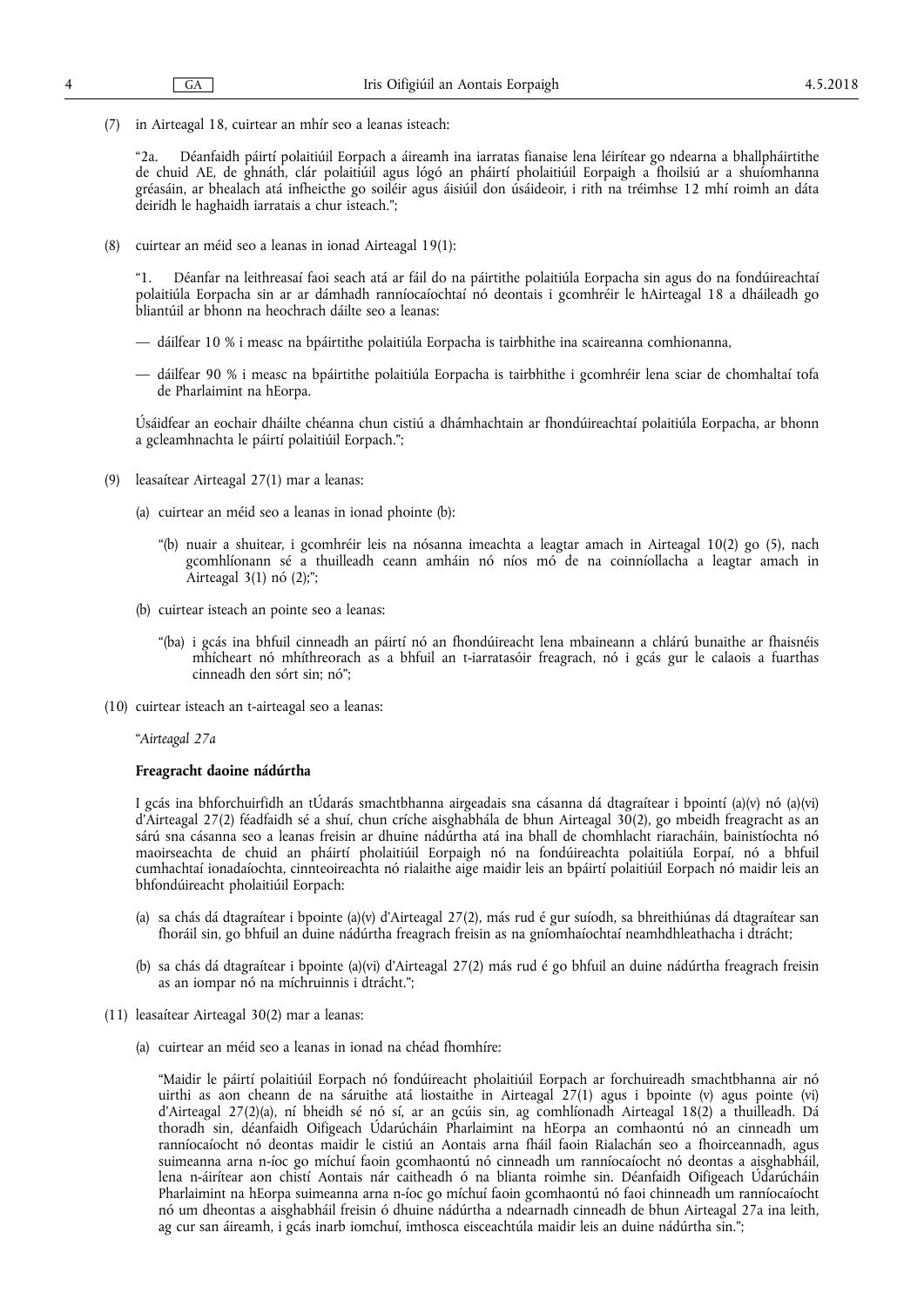(b) cuirtear an méid seo a leanas in ionad an dara fomhír:

"I gcás foirceannadh den sórt sin, déanfar íocaíochtaí ó Oifigeach Údarúcháin Pharlaimint na hEorpa a theorannú go dtí an caiteachas in-aisíoctha a thabhaigh an páirtí polaitiúil Eorpach nó na costais incháilitheacha a thabhaigh an fhondúireacht pholaitiúil Eorpach suas go dtí an dáta a thiocfaidh an cinneadh um fhoirceannadh i bhfeidhm.";

- (12) leasaítear Airteagal 32(1) mar a leanas:
	- (a) cuirtear an méid seo a leanas in ionad phointe (i):
		- "(i) tuairisc ar an tacaíocht theicniúil a tugadh do pháirtithe polaitiúla Eorpacha;";
	- (b) cuirtear an méid seo a leanas in ionad phointe (j):
		- "(j) an tuarascáil mheastóireachta ó Pharlaimint na hEorpa maidir le cur chun feidhme an Rialacháin seo agus maidir leis na gníomhaíochtaí arna gcistiú dá dtagraítear in Airteagal 38; agus";
	- (c) cuirtear an pointe seo a leanas leis:
		- "(k) liosta nuashonraithe d'Fheisirí Pharlaimint na hEorpa ar comhaltaí iad de pháirtí polaitiúil Eorpach,";
- (13) cuirtear an méid seo a leanas in ionad Airteagal 34:

"*Airteagal 34* 

### **An ceart éisteacht a fháil**

Sula ndéanfaidh Údarás nó Oifigeach Údarúcháin Pharlaimint na hEorpa cinneadh a bhféadfadh tionchar díobhálach a bheith aige ar chearta páirtí pholaitiúil Eorpaigh, cearta fondúireachta polaitiúla Eorpaí, cearta iarratasóra amhail dá dtagraítear in Airteagal 8 nó cearta duine nádúrtha amhail dá dtagraítear in Airteagal 27a, tabharfaidh sé éisteacht d'ionadaithe an pháirtí pholaitiúil Eorpaigh, na fondúireachta polaitiúla Eorpaí nó an iarratasóra, nó an duine nádúrtha lena mbaineann. Déanfaidh an tÚdarás nó Parlaimint na hEorpa na cúiseanna atá lena chinneadh nó lena cinneadh a lua go cuí.";

(14) cuirtear an méid seo a leanas in ionad Airteagal 38:

"*Airteagal 38* 

#### **Meastóireacht**

Tar éis do Pharlaimint na hEorpa dul i gcomhairle leis an Údarás, déanfaidh sí, faoin 31 Nollaig 2021 agus gach 5 bliana ina dhiaidh sin, tuarascáil a fhoilsiú maidir le cur i bhfeidhm an Rialacháin seo agus maidir leis na gníomhaíochtaí arna gcistiú. Léireofar sa tuarascáil, i gcás inarb iomchuí, leasuithe a d'fhéadfaí a dhéanamh ar na córais reachta agus cistiúcháin.

Tráth nach déanaí ná 6 mhí tar éis do Pharlaimint na hEorpa an tuarascáil a fhoilsiú, déanfaidh an Coimisiún tuarascáil a thíolacadh maidir le cur i bhfeidhm an Rialacháin seo ina ndéanfar aird ar leith a thabhairt ar na himpleachtaí do sheasamh na bpáirtithe polaitiúla Eorpacha beaga agus na bhfondúireachtaí polaitiúla Eorpacha beaga. Más iomchuí, beidh togra reachtach chun an Rialachán seo a leasú ag gabháil leis an tuarascáil.";

(15) cuirtear isteach an t-airteagal seo a leanas:

"*Airteagal 40a* 

#### **Foráil idirthréimhseach**

1. Maidir le forálacha an Rialacháin seo is infheidhme roimh4 Bealtaine 2018, leanfaidh siad d'fheidhm a bheith acu maidir le gníomhartha agus gealltanais a bhaineann le cistiú páirtithe polaitiúla Eorpacha agus fondúireachtaí polaitiúla Eorpacha ar an leibhéal Eorpach don bhliain airgeadais 2018.

2. De mhaolú ar Airteagal 18(2a), sula ndéanfar cinneadh i leith iarratas ar chistiú don bhliain airgeadais 2019, déanfaidh Oifigeach Údarúcháin Pharlaimint na hEorpa, an fhianaise dá dtagraítear in Airteagal 18(2a) a iarraidh díreach le haghaidh tréimhse ó5 Iúil 2018.

3. Déanfaidh páirtithe polaitiúla Eorpacha a chláraigh roimh 4 Bealtaine 2018, doiciméid a chur isteach, faoin 5 Iúil 2018, ar a dhéanaí, a chruthaíonn go gcomhlíonann siad na coinníollacha atá leagtha síos i bpointí (b) agus (ba) d'Airteagal 3(1).